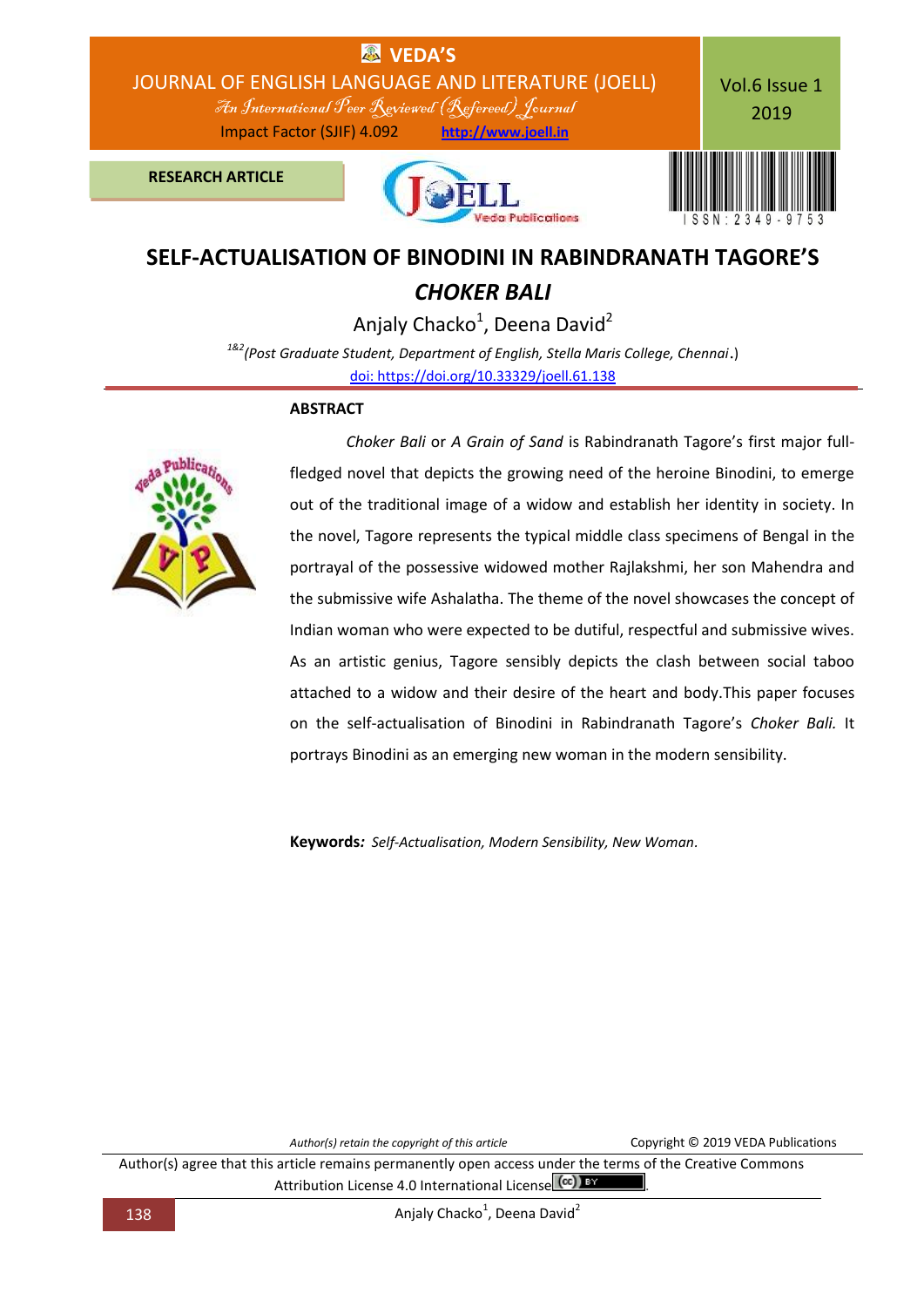## **EX** VEDA'S JOURNAL OF ENGLISH LANGUAGE AND LITERATURE (JOELL) An International Peer Reviewed (Refereed)Journal Impact Factor (SJIF) 4.092 **http://www.joell.in**

*Choker Bali* or *A Grain of Sand* is Rabindranath Tagore's first major full-fledged novel that depicts the growing need of the heroine Binodini, to emerge out of the traditional image of a widow and establish her identity in society. C. V. Raj asserts, "Although, Tagore is dealing with a predominantly social theme in revealing his concern for the problems of a young widow subjected to humiliation by society, the novel has a twentieth century psychological interest in it" (24). It's the psychological exploration of Binodini that is highlighted by the contemporary social context in which she is placed. Itfocuses on the lives of Mahendra, Asha, Binodini and Bihari; and the love triangles formed between them. In ShormishthaPanja'swords, "It's a generous chamber suffused with sensuality and its denial" (35). In the novel, Tagore represents the typical middle class specimens of Bengal in the portrayal of the possessive widowed mother Rajlakshmi, her son Mahendra and the submissive wife Ashalatha. Contrarily, Binodini who is a young widow refuses to be a 'type' as she is characterised as possessing sexual desires and passionate feelings. Tagore's approach in projecting his idea of women especially a young widow and her need for assertion of self-hood has been emphasised as being dualistic. This dual stance refers to the syncretisation of the traditional and modern outlook. This syncretisation is found in the character of Binodini. His artistic genius has facilitated him to explore uncommon themes in Bengali literature. This paper focuses on the selfactualisation of Binodini in Rabindranath Tagore's *Choker Bali.* It portrays Binodini as an emerging new woman in the modern sensibility.

The BrahmoSamaj, the AryaSamaj and the National Social Conference, during the Bengal renaissance, worked towards emancipation and educating women. Tagore was the first spectacular novelist of Bengal who conveyed the sexual desires of a widow and channelized her youthful cravings into a spiritual realm. In *Choker Bali*, Tagore sensibly depicts the clash between social taboo attached to a widow and their desire of the heart and body. The narrative includes two illicit relationships – Mahendra's infatuation for Binodini; and Binodini'slove for Behari. "She [Binodini] has lent colour and vitality to its story from one end to the other, her radiant youth is the life-blood of the whole novel" (Chakravarty169).

The theme of the young widow oppressed by society was not new in Bengali literature as Tagore's precursor, Bakim Chander Chatter jeetoo had dealt withparallel theme in *Vishavriksha* and *Krishnakata'sVill*. The only difference was that Chatterjee's novels was devoid of the psychological exploration that is found in the characters of *Choker Bali*. G. V. Raj calls it as, "the first psychological novel in India" (6). *Choker Bali* has a twentieth century psychological interest in it. E. M Forster states in *Aspects of the Novel*, "The hidden life that appears in external signs is hidden no longer, has entered the realm of action. And it is the function of the novelist to reveal the hidden life at its source" (45). It is this that Tagore sets out to do in *Choker Bali*. At one level, the novel mirrors Tagore's humane concern for the plight of widows and at another level, he emphasises the need to assert selfhood as a reaction to the inhumane societal attitudes. As Dipesh Chakrabarty in *Witness to Suffering: Domestic Cruelty and the Birth of the Modern Subject in Bengal*points out, "the widow, denied voice and desire, represents the ultimate level of subalternity within the domestic sphere" (66). Through Binodini's self-exploration and self-assertion, Tagore's novel can be truly interpreted as "the ordeal of consciousness" as affirmed by G. V. Raj (25). Her transgression is the subject of Tagore's emerging new woman.Through this novel, Tagore has laid the foundation of the modern novel in Indian literature.

In John Webster's *Duchess of Malfi,* the young Duchess was called as 'lusty widow'and throughout the play, her brothers Ferdinand and the Cardinal have been seen to control her sexuality and remind her of the vulnerable position of widows in the society. Across cultures and nations, the honour of a family relied in women's behaviour and control over their sexual urges.Alison Macdonald in "Real and Imagined Women" puts forth the argument that women's body have been identified as the markers of boundaries for both community and nation. In reference to this, Irene Gedafol uses the term 'bodywork' to refer to the ideological paradigm in which women and their bodies are expected to work to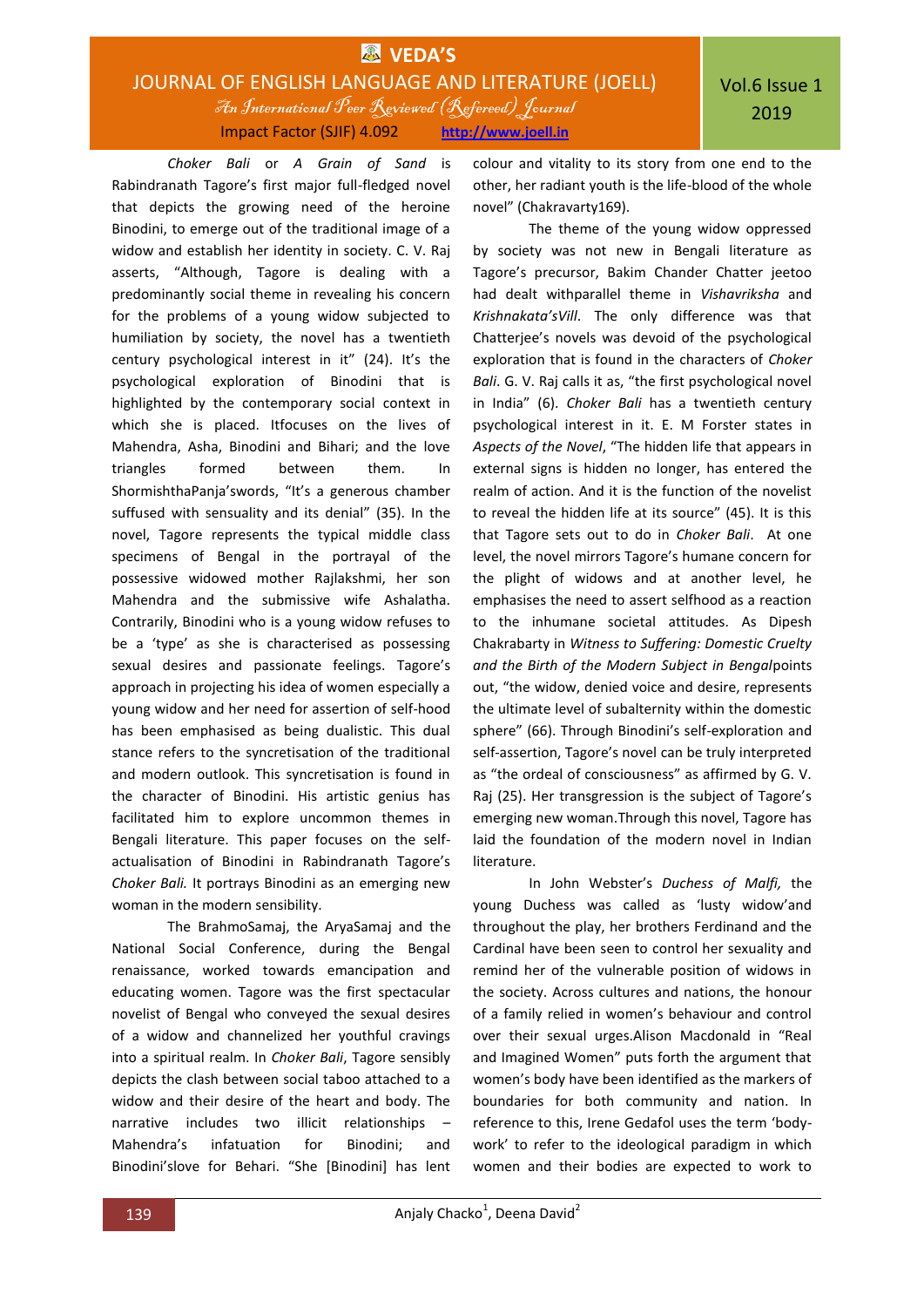### **EX** VEDA'S JOURNAL OF ENGLISH LANGUAGE AND LITERATURE (JOELL) An International Peer Reviewed (Refereed)Journal Impact Factor (SJIF) 4.092 **http://www.joell.in**

uphold social, communal and national identities. Binodini too finds herself in the same dilemma being a widow whose sexuality the society fears due to her autonomy over her body. However, Tagore sets the stereotypical image of the 'lustful widow' predominant in the English society in contrast with the Bengal of the nineteenth century when Kolkata aided as a link to the western world.

Kaustav Bakshi remarks in *Choker Bali: Unleashing Forbidden Passions* that "Tagore defamiliarises the image of a widow who is traditionally supposed to submit herself unquestioningly to the dictates of a patriarchal society, one which has also feared female sexuality and felt the need to control it by every possible means"(57). She is depicted as sharp, instinctive and passionate. Through the novel, "Tagore seems to portray the natural yet socially forbidden desire of a widow ironically called Binodini – which is a name that often recurs in VaishnavKirtan connoting sensuousness and pleasure loving" (Bakshi 58). She is a rare combination of beauty, grace and intelligence. There is a certain ease and spontaneity with which she carries herself and caters to the need of the people in Rajlakshmi's household. She is a traditional woman in the sense that she is well accomplished in household arts and has the attributes associated with womanhood such as selfless devotion and sacrificial spirit. The process of self realisation in Binodini follows a sequential pattern. She moves from a traditional acceptance of her fate as a widow to a realisation of her need to arise out of this blind acceptance and reaffirm her identity in society. Being an educated woman, her feelings and her outlook to life are characterised by a spirit of modernism. Binodini believes that the only person responsible for her plight as being a young widow was Mahendra who rejected her as his bride even without seeing her. She determines to hit back her humiliation by trapping Mahendra in her web of seduction. It is her consuming passion that lends a remarkable human touch to her personality and makes her selfeffacement, more significant.

The next stage in Binodini's progression is when her insight and intellect come into play. She realises that she is not truly in love with Mahendra. She does not reciprocate the love shown to her by

Mahendra as she believes that he is a selfish man who loves neither his wife nor her but only himself. She replies contemptuously to a letter written by the Mahendra:

> I have no right to love or be loved in this world. That is why I play at love to lighten my sorrow….I implore you again and again, please give me up, do not pester me, do not put me to shame with your shamelessness…You may shout and cry, but from me you will get no response whatso ever. (147)

This letter also reveals Binodini's innocence in the eyes of Ashalatha. She understands the true nature of her husband Mahendra. This empowers her to reject Mahendra and assert her identity by syncretizing the traditional and modern aspects in her as found in the protagonist Binodini. Thus, Ashalatha towards the end can be seen as a mirror image of Binodini in terms of assertion and will power. Through the portrayal of Binodini, Tagore has shown the trangressive nature in Ashalatha too.

The final stage in Binodini'sactualization of selfhood can be interpreted in terms of her relationship with Bihari. Radha Chakravarty asserts:

> In the first part of the novel, Binodini is a transgressive figure, a widow who deliberately seduces a married man. But, in the second half of the text, her love for Bihari transforms her personality and she gradually turns to a life of austerity. She thus combines the dual stereotypes of the transgressive woman and the widow in love. (66)

Binodini, who is truly in love with Bihari, rejects Bihari's proposal as she is well aware of the social restrictions for widow remarriage. In addition, she neither wants to distort Bihari's name nor gain his sympathetic love. The novel was written in the controversial times when widow remarriage was legally acceptable but socially unacceptable. Thus, she is depicted as, "the eternal feminine trudging through the ages in quest of her lover, weary with pain, distracted with longing, bursting the throb of desire, trailing through poetry, through song until she stands on the other shore crying *Ferry me across O boatman*!" (Iyengar 318). But her powerful identity is